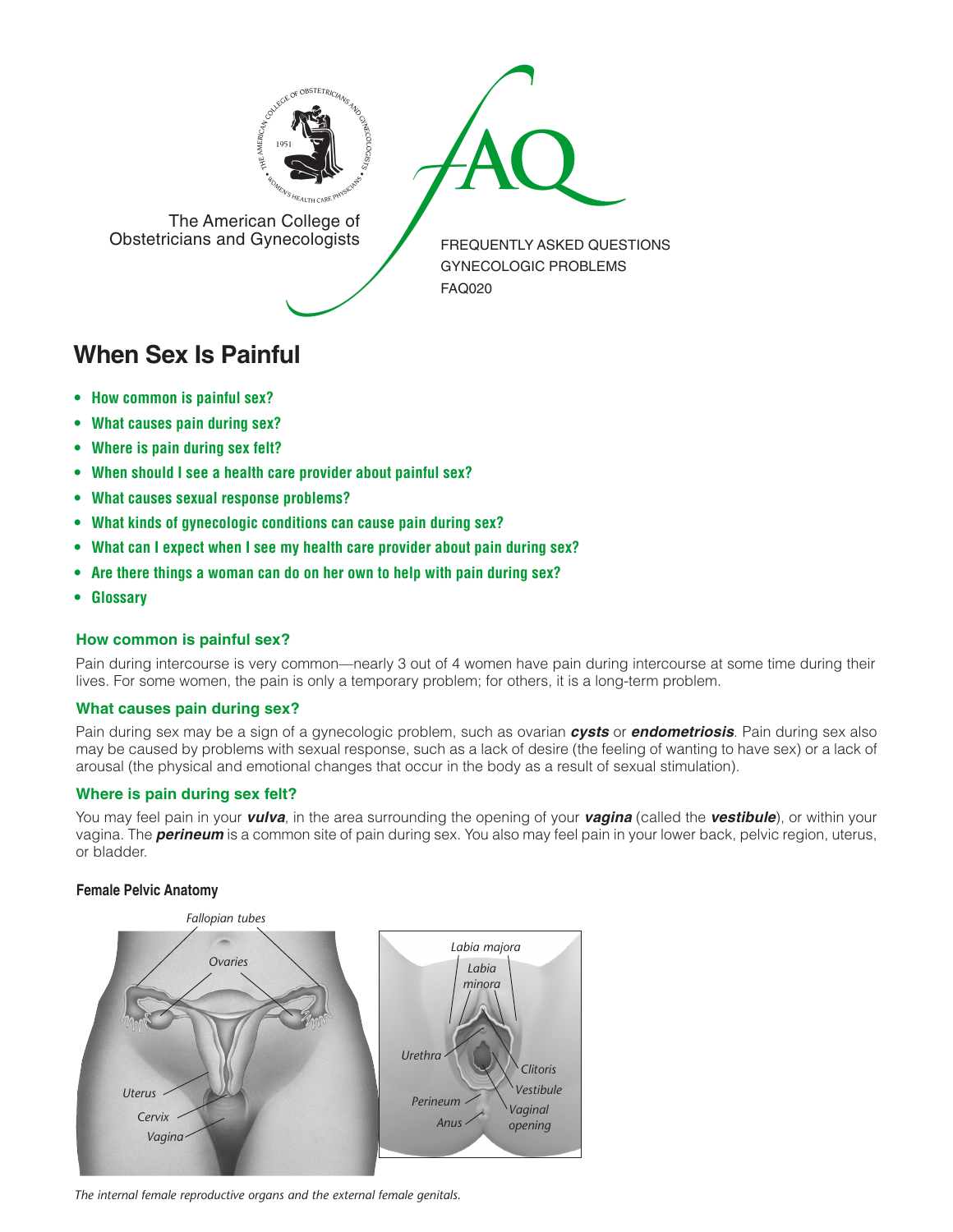### <span id="page-1-0"></span>**When should I see a health care provider about painful sex?**

If you have frequent or severe pain during sex, you should see a health care provider. It is important to rule out gynecologic conditions that may be causing your pain. Your health care provider also can help you address problems with sexual response.

### <span id="page-1-1"></span>**What causes sexual response problems?**

The following reasons are among the most common:

- Your state of mind—Emotions such as fear, guilt, shame, embarrassment, or awkwardness about having sex may make it hard to relax. When you cannot relax, arousal is difficult, and pain may result. Stress and fatigue can affect your desire to have sex.
- Relationship problems—Problems with your partner may interfere with your sexual response. A common relationship issue is a mismatch between partners in their level of desire for sex.
- Medications—Many medications can reduce sexual desire, including some birth control methods. Many pain medications also can reduce sexual desire.
- Medical and surgical conditions—Some medical conditions can indirectly affect sexual response. These conditions include arthritis, diabetes, cancer, and thyroid conditions. Some women who have had surgery find that it affects their body image, which may decrease their desire for sex.
- Your partner—If your partner has a sexual problem, it can make you anxious about sex. If your partner is taking a drug for erectile dysfunction, he may have delayed orgasm, which can cause long, painful intercourse.

#### <span id="page-1-2"></span>**What kinds of gynecologic conditions can cause pain during sex?**

Pain during sexual intercourse can be a warning sign of many gynecologic conditions. Some of these conditions can lead to other problems if not treated:

- Skin disorders—Some skin disorders may result in ulcers or cracks in the skin of the vulva. Contact dermatitis is a common skin disorder that affects the vulva. It is a reaction to an irritating substance, such as perfumed soaps, douches, or lubricants. It may cause itching, burning, and pain. Treatment of skin disorders depends on the type of disorder.
- Vulvodynia—This is a pain disorder that affects the vulva. When pain is confined to the vestibule (the area around the opening of the vagina), it is known as vulvar vestibulitis syndrome (VVS). There are many treatments available for vulvodynia, including self-care measures. Medication or surgery may be needed in some cases. For more information about this condition, see the FAQ [Vulvodynia.](http://www.acog.org/publications/faq/faq127.cfm)
- Hormonal changes—During *perimenopause* and *menopause*, decreasing levels of the female hormone *estrogen* may cause vaginal dryness. Hormone therapy is one treatment option. Using a lubricant during sex or a vaginal moisturizer also may be helpful.
- Vaginitis—Vaginitis, or inflammation of the vagina, can be caused by a yeast or bacterial infection. Symptoms are discharge and itching and burning of the vagina and vulva. Vaginitis can be treated with medication (see the FAQ [Vaginitis](http://www.acog.org/publications/faq/faq028.cfm)).
- Vaginismus—Vaginismus is a reflex contraction (tightening) of the muscles at the opening of your vagina. Vaginismus may cause pain when you try to have sexual intercourse. Vaginismus can be treated with different forms of therapy.
- Childbirth—Women who have had an *episiotomy* or tears in the perineum during childbirth may have pain during sex that may last for several months. Treatments include physical therapy, medications, or surgery.
- Other causes—*Pelvic inflammatory disease*, endometriosis, and *adhesions* are all associated with pain during sex.

#### <span id="page-1-3"></span>**What can I expect when I see my health care provider about pain during sex?**

Your medical and sexual history, signs and symptoms, and findings from a physical exam are important factors in determining the cause of your pain. Sometimes, tests are needed to find the cause. A *pelvic exam* or *ultrasound* exam often gives clues about the causes of some kinds of pain. Further evaluation, sometimes involving a procedure called a *laparoscopy*, may be needed.

You also may be asked about medications that you are taking, whether you have any medical conditions, and past events that may affect how you feel about sex, such as sexual abuse. Other health care providers may be consulted for further evaluation and treatment, such as a physical therapist or a dermatologist (a specialist in diseases of the skin).

# <span id="page-1-4"></span>**Are there things a woman can do on her own to help with pain during sex?**

If you have pain during sex, see a health care provider. However, there are some self-help measures you can try to relieve pain during sex:

- Use a lubricant. Water-soluble lubricants are a good choice if you experience vaginal irritation or sensitivity. Siliconebased lubricants last longer and tend to be more slippery than water-soluble lubricants. Do not use petroleum jelly, baby oil, or mineral oil with condoms. They can dissolve the latex and cause the condom to break.
- Make time for sex. Set aside a time when neither you nor your partner is tired or anxious.